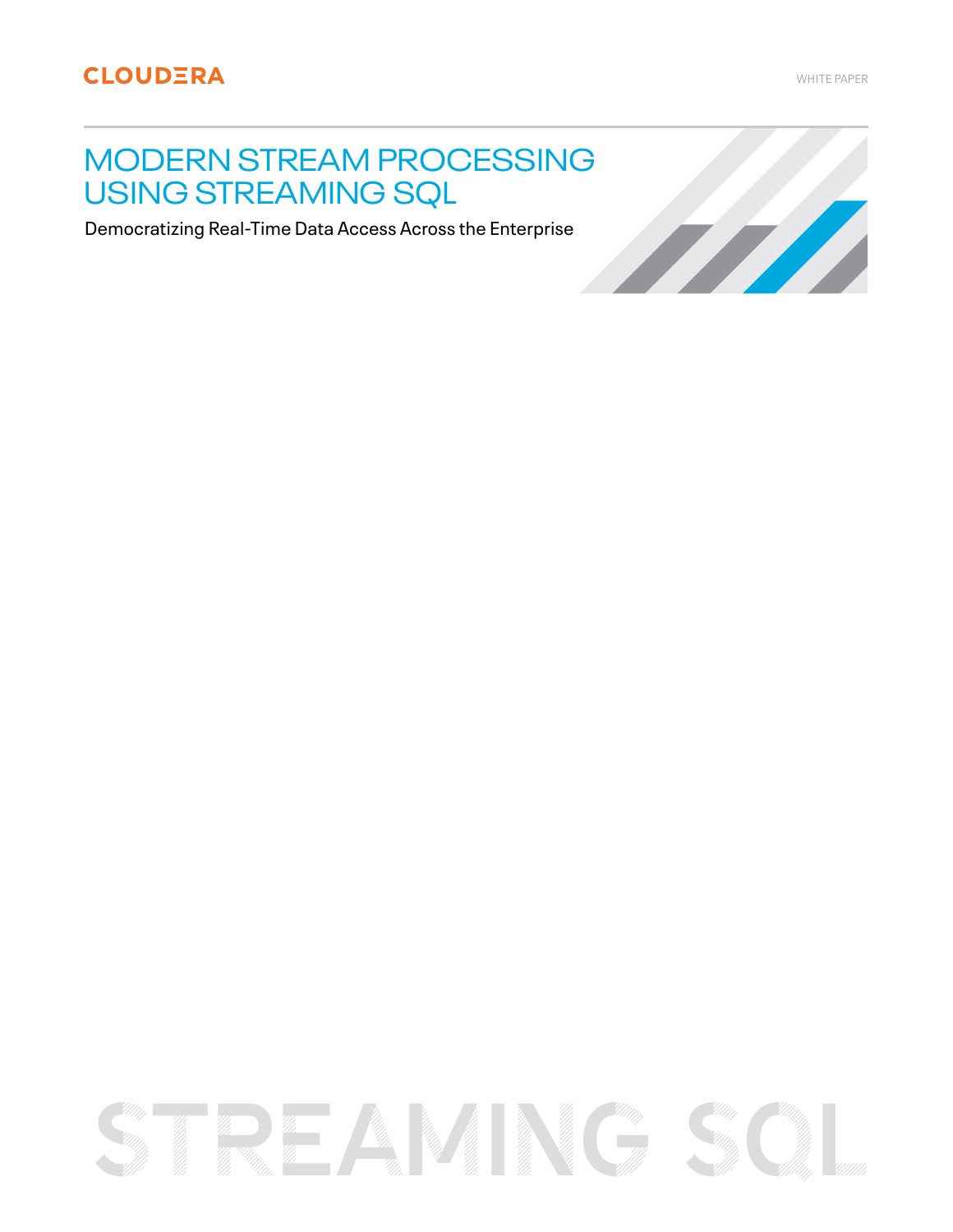# Table of Contents

| Overview                      | 3 |
|-------------------------------|---|
| Streaming architectures today | 3 |
| The messaging system          | 3 |
| The stream processing system  | 4 |
| Streaming SQL                 | 4 |
| Time                          | 6 |
| Schema                        | 6 |
| Continuous results            | 6 |
| Materialized views            | 7 |
| Wrapping it up                | 8 |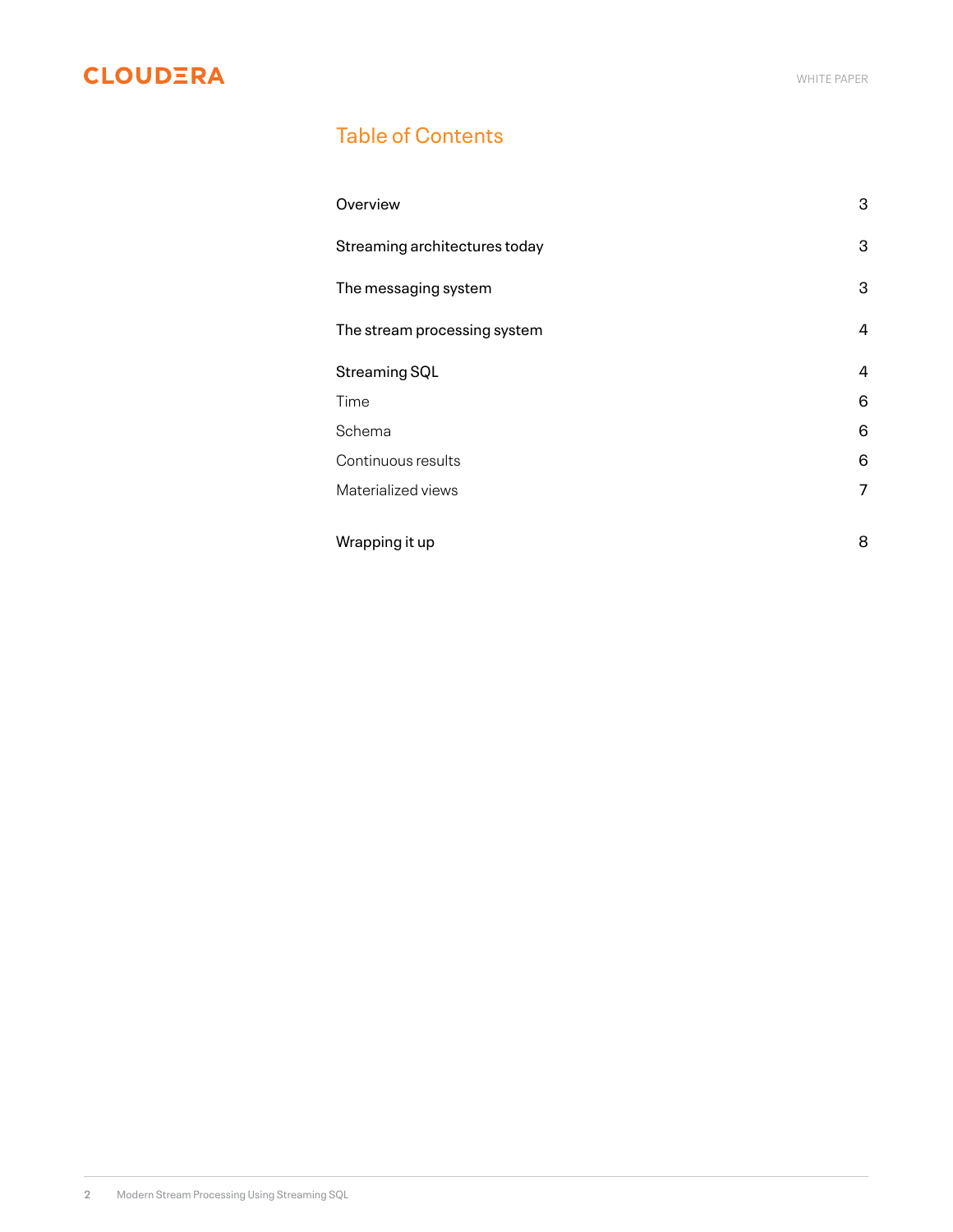

### **Overview**

During the technology boom of the last two decades, a trend has come into focus: data is the lifeblood of a modern company and nearly every company is, essentially, a data company. Organizations have realized that investing in data systems and infrastructure can make them more competitive in their marketplaces and allow for new and exciting innovations.

In the last few years, this paradigm has exploded as it has become clear that streaming, or real-time, data inherently has maximum value. Organizations can add streaming data systems to their arsenal and massively boost their ability to provide highly differentiated, competitive, and compelling user experiences.

Overlapping this trend is the popularity to generate data using machines and cloud computing. The Internet of Things (IoT) is an obvious example, but lesser known is the trend to instrument everything in your business—every web click, visitor session, page view, purchase, interaction, chat message, all of it. In 1995, companies stored who the customer was and what they purchased. In 2021, companies store every single interaction they have with the business from the manufacturing of the product to data being generated as the product is used. In fact, companies are being created because of streaming data, and without it, they wouldn't exist.

But, the velocity and volume of streaming data is massive, which has dictated that new architectures in data systems be invented. Ingesting the firehose of data, distilling down the useful parts, and routing it to this new breed of applications requires new and specialized designs. Because these streaming systems are not siloed, they are typically used alongside and in conjunction with more traditional technologies like relational database systems (PostgreSQL, MySQL, Oracle), data lakes/data warehouse (Hive, Impala), or even NoSQL systems (MongoDB, Elastic).

Further, the modern enterprise is on a collision course between the desire to capture data at an increasing rate and the ability to process that data. Gaining access to streaming data for immediate processing requires special skills in Java, Scala or similar languages. Plain old Structured Query Language (SQL) can be used to query such data once it has landed into a SQL-compatible store. Given the popularity of SQL skills across the industry over other specialized skills, it would be ideal to query real-time data with just SQL while it was still in the streaming system. And thus, Streaming SQL was born. Streaming SQL solves this problem by continuously running the SQL processes on the boundless stream of business data.

# Streaming Architectures Today

A modern stream processing architecture consists of a myriad of components—including systems that provide robust ingestion, schema definition and lineage, security and governance, and more. In general, the three key parts of such an architecture are:

- Data ingestion that acquires the data from different streaming sources and orchestrates and augments the data from other enterprise sources
- A messaging system that will guarantee delivery and track consumption of messages by various consumers
- A stream processing system that will allow for creating computations using these messages

While the first tenet (data ingestion) is fairly easily done with powerful engines like Apache NiFi, the real challenge lies in how that data is consumed in the enterprise in real-time. For this purpose, we will focus on the other two tenets in this paper.

# The Messaging System

Append-only distributed log data systems or messaging systems like [Apache Kafka](https://www.cloudera.com/products/open-source/apache-hadoop/apache-kafka.html) and Apache Pulsar have provided relatively simple, scalable, and high-performance architectures for managing the input/output and storage for streams of data. Architectures differ, but a common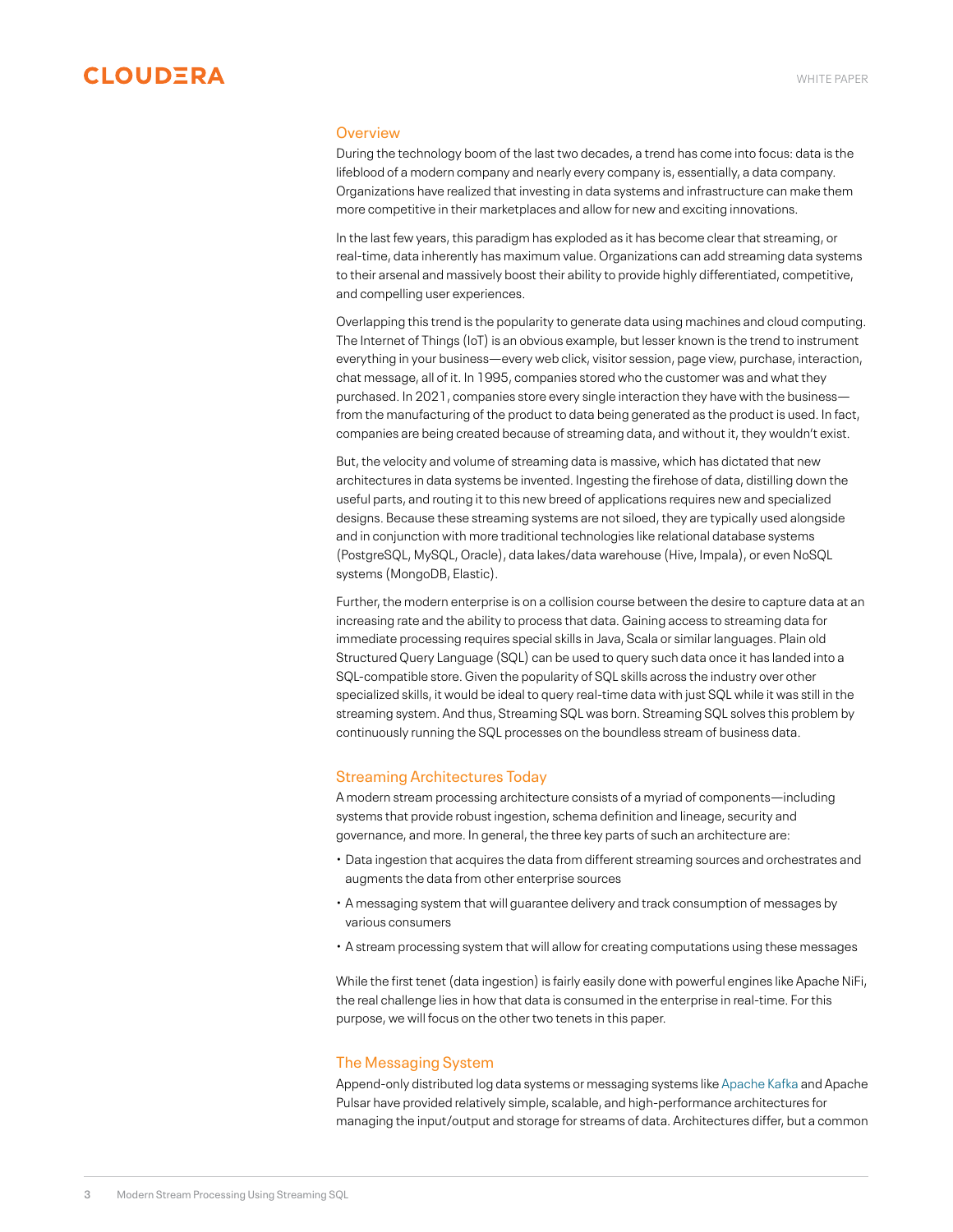design trait is that these systems allow for the persistence of data at a very high volume and concurrency, but they give up things like transactional semantics. Typically, they allow for various durability guarantees and allow capabilities from "at least once" to "exactly once" processing. They generally do this via an append only, message based paradigm.

In the case of Kafka, it provides a massively scalable and redundant architecture coupled with straightforward APIs. Data is organized by a namespace called a topic and supports highly concurrent writes and reads. High performance and scalability are provided using a partitioning scheme. Programs can write (produce) and read (consume) data via language-specific drivers. The data can be in various formats with Apache AVRO and JSON being two common ones.

Messaging systems give us part of a solution for most organizations: APIs to write and read data in an insanely fast, yet durable, manner.

Now, let us look at how this data is processed by stream processing engines.

# The Stream Processing System

The stream processing paradigm was invented to perform continuous parallel computations on streams of data. Stream processors are programs that interact with the streams of data performing a computation or mutating the data in the flow of data. You don't have to use stream processors in combination with a messaging system, but when you do, they are massively powerful and unlock amazing data processing potential.

Stream processing frameworks present an API for writing processors that run in parallel to perform computations and to aggregate and package data in a usable format for a business or application to consume. Oftentimes these processors are called jobs. Stream processing frameworks like [Apache Flink](https://flink.apache.org/), [Samza](http://samza.apache.org/), and [Storm](https://storm.apache.org/) do things like manage state, handle interprocess communications, provide high availability/restart-ability, and scalability of groups of jobs. Jobs can also be created as independent processors using APIs like Kstreams where Kafka itself is used for many of these functions.

Stream processing jobs are typically written using the specific API of the processing framework itself, and Java and Scala are prevalent languages for this. The APIs tend to be fantastically powerful and rich. For instance, in the case of Apache Flink, there are multiple APIs with various degrees of functionality and complexity. They range from very low-level operations (datastream API), up to a higher level (SQL API).

Stream processors tend to process data from an input (source) to an output (sink). Typical sources are Apache Kafka or AWS Kinesis. Typical sinks can be anything from Kafka to traditional relational database systems (RDBMS) like PostgreSQL, or distributed stores like Apache Druid or Hive, and even distributed file systems like Amazon S3. Jobs are chained in process (parsed to a DAG or Directed Acyclic Graph) or extra-process by using a sink as a source for an entirely different job. Creating chains of these processors is called a data pipeline.

# Streaming SQL

Streaming SQL—sometimes called Continuous SQL, StreamSQL, Continuous Query, Real-Time SQL, or even "Push SQL"—is the usage of SQL for stream processing. SQL is inherently suitable for stream processing as the semantics and grammar of the language are naturally designed to ask for data in a declarative way. Moreover, relational SQL has the characteristic of using a set of tuples with types (called relations or tables) to express the schema of the data. These relations fundamentally differ from traditional RDBMS relations; because, as streams, they must have a time element. Because of SQL's rich history, it is widely known and easy to write. Developers, data engineers, data scientists, and others do not need to use complicated, low-level APIs to create processors. They can create them in SQL. More importantly, they can issue SQL against the stream of data and iterate building up statements in development mode. This allows them to explore and reason about the data stream itself using a familiar paradigm.

"SQL is inherently suitable for stream processing as the semantics and grammar of the language are naturally designed to ask for data in a declarative way."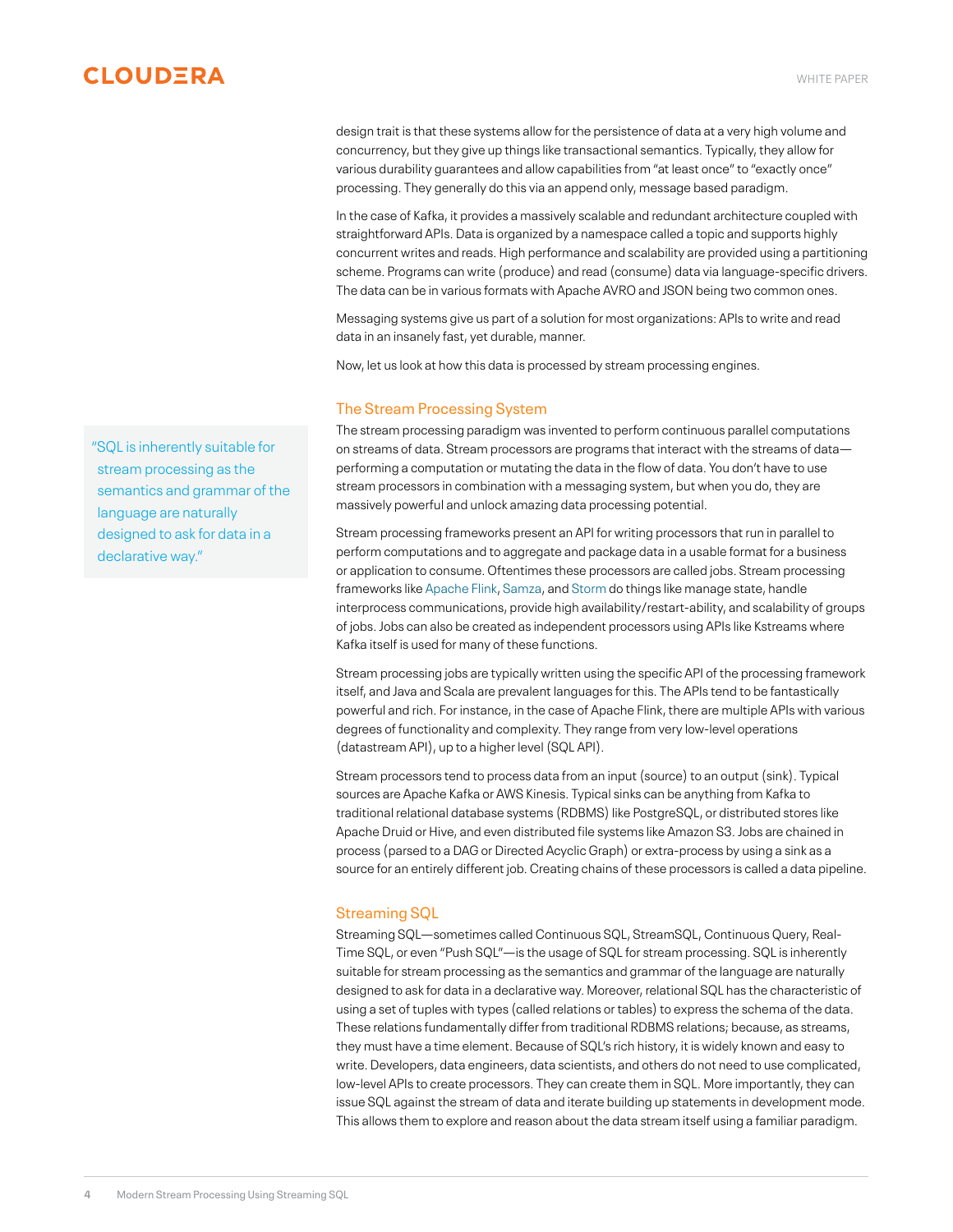Streaming SQL should be familiar to anyone who has used SQL with a RDBMS, but it does have some important differences.

In an RDBMS, SQL is interpreted and validated, an execution plan is created, a cursor is spawned, results are gathered into that cursor, and then iterated over for a point in time picture of the data. This picture is a result set, it has a start and an end.

The phasing is described as parse, execute, and fetch:

- Parse—Validate the SQL statement, create an execution plan, give feedback to the user
- Execute—Run the SQL statement using the execution plan
- Fetch—Open a cursor and return the data to the user, closing the cursor when the data is done being returned



In contrast, Streaming SQL queries continuously process results to a sink of some type. The SQL statement is interpreted and validated against a schema (the set of tuples). The statement is then executed and the results matching the criteria are continuously returned. Jobs defined in SQL look a lot like regular stream processing jobs—the difference being they were created using SQL vs something like Java, Scala or python. Data being emitted via Streaming SQL are continuous results—there is a beginning, but no end. A boundless stream of tuples.

- Parse—Validate the SQL statement, give feedback to the user
- Execute—Run the SQL statement
- Continuously Process—Push the results of the query to a sink



### Streaming SQL looks a lot like standard SQL:

```
-- detect fraudulent auths
SELECT
COUNT(*) AS auth count,
MAX(amount) AS max amount,
TUMBLE END(eventTimestamp, interval '1' second) AS ts end
FROM paymentauths
WHERE amount > 10
GROUP BY card, TUMBLE(eventTimestamp, interval '1' second)
HAVING COUNT(*) > 2;
```
"Data being emitted via Streaming SQL are continuous results—there is a beginning, but no end."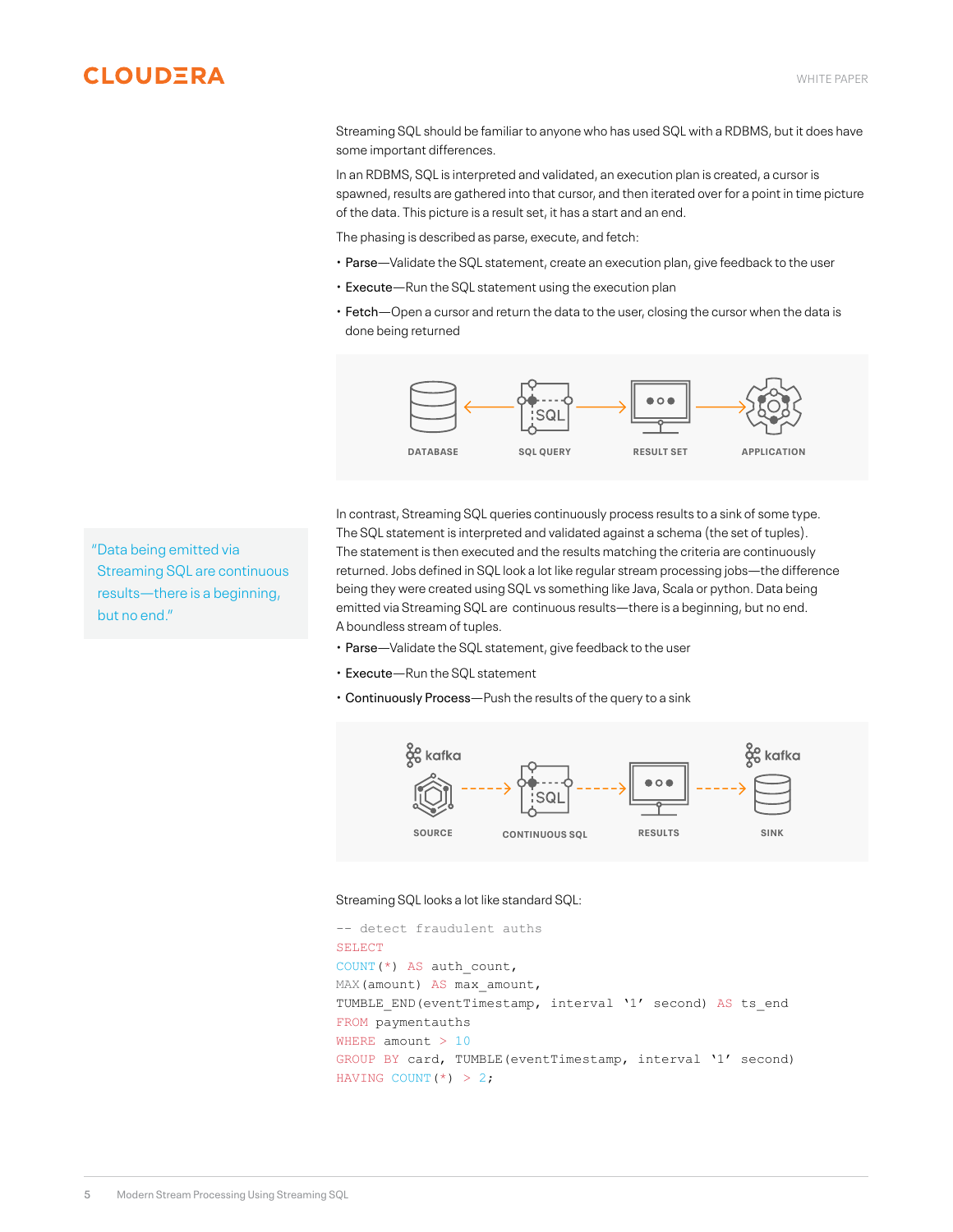"Stream processing systems must support grammar that allows declaring the time boundary or window that the data should be returned over. For instance, it's common to aggregate data over a time window that tumbles second to second."

### Time

One critical aspect of streaming SQL that differentiates itself from traditional SQL is the aspect of time. Stream processing systems must support grammar that allows declaring the time boundary or window that the data should be returned over. For instance, it's common to aggregate data over a time window that tumbles second to second.

-- group by key, and tumbling window interval GROUP BY card, TUMBLE(eventTimestamp, interval '1' second)

Time can be expressed as "ingestion time", ["event time" or "processing time".](https://docs.cloudera.com/csa/1.2.0/flink-overview/topics/csa-event-time.html) In many stream processing systems like Flink, the distributed log system will automatically capture ingestion time, and it's up to the user to create a field with event time. Processing time can be generated by the processing system logic itself. Performing calculations over time periods requires [state](https://docs.cloudera.com/csa/1.2.0/flink-overview/topics/csa-stateful-applications.html)  [management](https://docs.cloudera.com/csa/1.2.0/flink-overview/topics/csa-stateful-applications.html) in the underlying processing system. Time is also important in identifying and processing late arriving data—these systems are distributed event processing systems. No serious streaming architecture could ignore highly asynchronous and late arriving data.

### Schema

Messaging systems like Kafka don't inherently enforce a schema on the data flowing through it. They ingest and store messages over time, and data can be in any format. Clearly, without some known schema, data would be a mess and near impossible to query or filter. Thus, there must be some schema assigned to the data. Common formats are JSON and AVRO. In the case of AVRO, schemas are defined and versioned using a separate storage system. With Apache Kafka, drivers are schema-aware and can enforce compliance at produce-time validating against a central repository (like Schema Registry). In the case of JSON, a schema must be defined in order to query by values nested in the data structure, as well as assign types. In order to run Streaming SQL, a schema must exist. This schema is the tuple and types that are part of the query (the columns and data types). This schema also provides the definition the parser will validate the statement against for validity (naming, operators, types, etc).

-- example schema for paymentauths card varchar amount integer eventTimestamp timestamp

Running SQL against boundless streams of data requires a bit of a mindset change. While much of the SQL grammar remains the same, how the queries work, the results that are shown, and the overall processing paradigm is different than traditional RDBMS systems. Filters, subqueries, joins, functions, literals and all the myriad of useful language features generally exist but may have different behaviors. New constructs around time, specifically windowing, are introduced.

# Continuous results

Another key difference between Streaming SQL and traditional SQL (and stream processing in general) is how the results of the query are handled. In traditional SQL, a result set is returned to the calling application. Using Streaming SQL, the results are continuously returned to a sink. Sinks can be streams of data like Kafka topics, or sinks can be more traditional systems like a RDBMS. More than one stream can utilize the same sink, sometimes joined with other streams.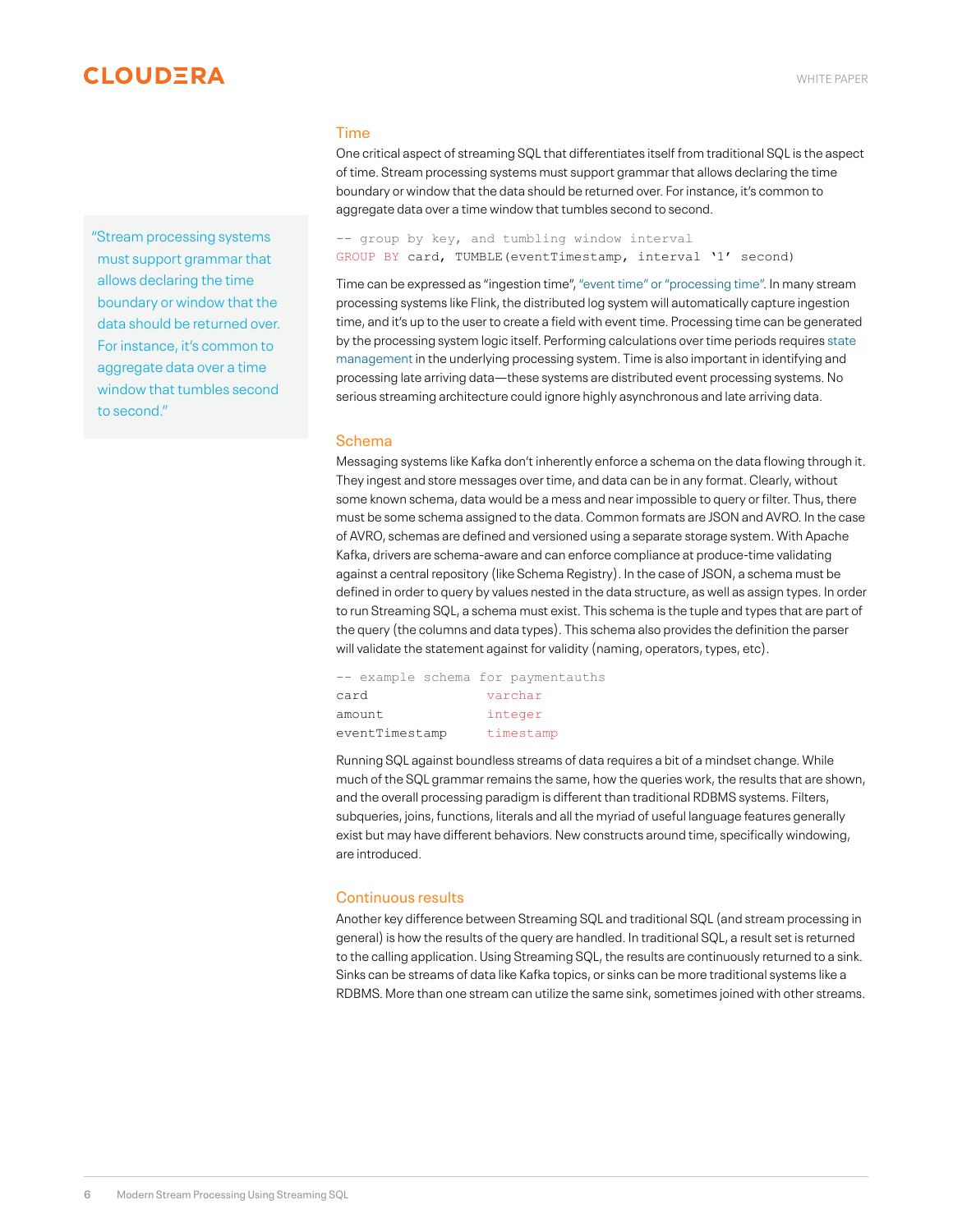But careful consideration must be given to how the results of a stream of data are ultimately persisted. An impedance mismatch exists between streams and traditional storage systems like databases. Streams are a boundless set of tuples, and databases (generally) store the latest state of a tuple. This impedance mismatch must be handled in some manner. Systems like Apache Flink provide a number of handlers for sinks that describe the behavior of the transition. Typical constructs are:

- Append—Every message is a new insert
- Upsert—Update by key, insert if key missing (idempotent)
- Retract—Upsert with delete if key no longer present in window



Which option to choose is highly dependent on the type of the sink, its native capabilities, and the use case. For instance, a RDBMS could work with a retract stream, but a time-series DB would only support append only.

## Materialized views

Recently, the ability to create materialized views on streams (streaming materialized views) has been an important development in stream processing systems. Materialized views blur the line between streaming systems and traditional databases. Similar to how traditional databases have worked for decades, materialized views are continuously updated and always represent the latest state by a given key—except they are declared via streaming SQL. When you create a view you define the creation query in SQL, define a primary key, and some basic rules about cleanup, null handling, etc. The resulting view is a picture of events at a given point in time—something typically missing or resource expensive to create. This capability is important to modern developers who need to query (typically called a pull-query) this view for their applications. Depending on the particular platform, materialized views may not require a database at al—something that drastically reduces complexity, costs, and latency.

Materializing data requires a persistent storage mechanism. Some systems use simple key/ value stores, others more complex strategies. This choice is critical because it defines the capabilities the developer can expect from the view engine. In either case—materialized views should be thought of as more of a data cache than a full fledged database. If a developer needs full historical data or the entire event flow—then a traditional database might be the right choice. However, if they need to aggregate down a massive data flow to present a low latency data set for an application—that is bread and butter for streaming materialized views.

For example, perhaps the developer is building a javascript application that is plotting aircraft locations on a map using streamed ADSB data. The source data comes in many times a second in JSON format:

```
{"icao": "AB2404", "altitude": "37025"},
{"icao": "AB2404", "lat": 37.529572, "lon": -122.265806},
{"icao": "AB2404", "altitude": "37095"},
{"icao": "AB2404", "altitude": "37125"},
{"icao": "AB2404", "lat": 37.530032, "lon": -122.265130},
...
```
"Materialized views are continuously updated and always represent the latest state by a given key—except they are declared via streaming SQL."